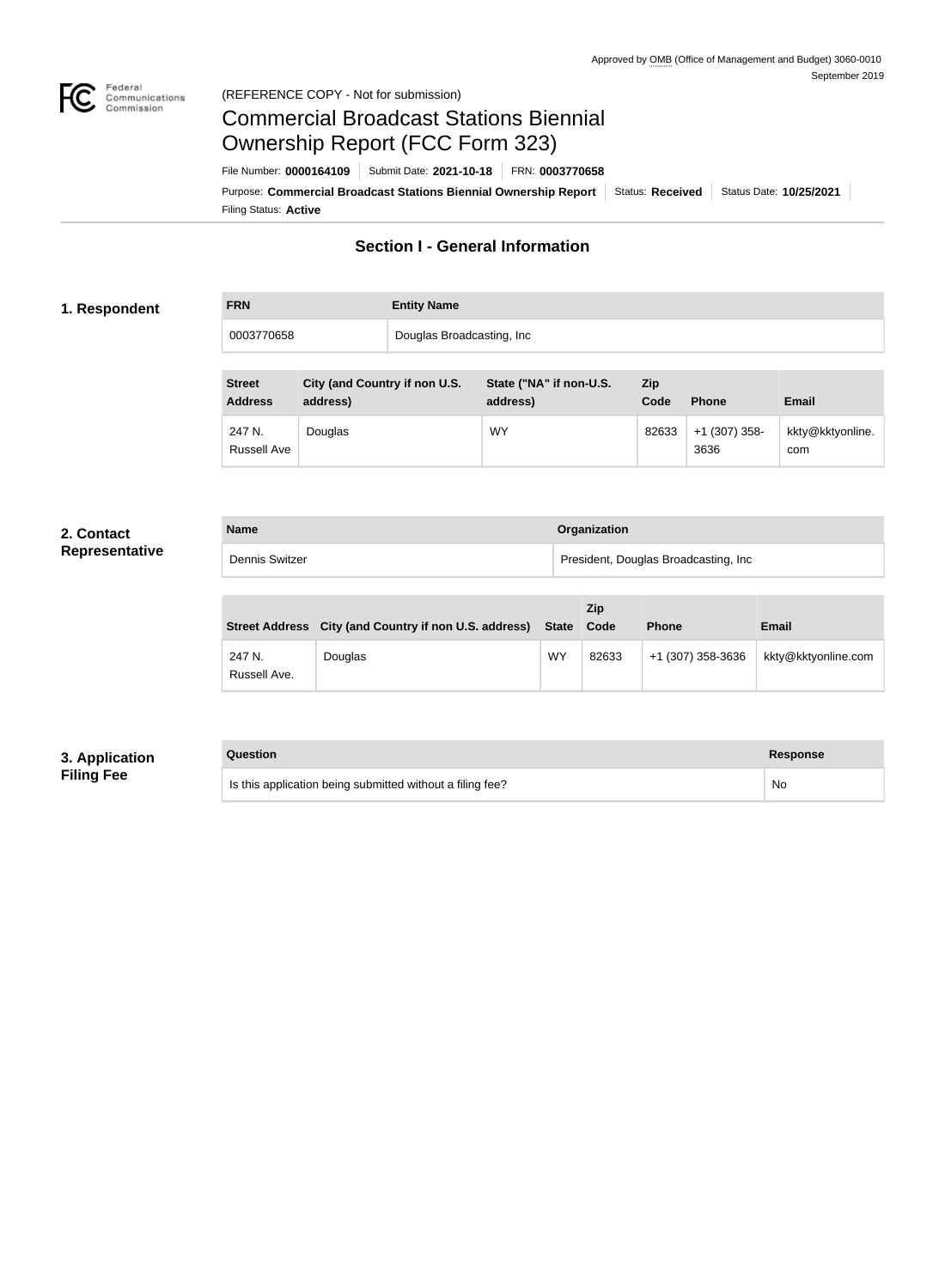| <b>Fees</b> | <b>Application Type</b> | <b>Form Number</b> | <b>Fee Code</b> | Quantity | <b>Fee Amount</b> | <b>Subtotal</b> |
|-------------|-------------------------|--------------------|-----------------|----------|-------------------|-----------------|
|             | Biennial                | Form 323           | <b>MAR</b>      | 4        | 85                | \$340.00        |
|             |                         |                    |                 |          | Total             | \$340.00        |

## **4. Nature of Respondent**

| (a) Provide the following information about the Respondent: |                        |  |
|-------------------------------------------------------------|------------------------|--|
| <b>Relationship to stations/permits</b>                     | Licensee               |  |
| <b>Nature of Respondent</b>                                 | For-profit corporation |  |

**(b) Provide the following information about this report:**

| <b>Purpose</b> | Biennial                                                                                                                                                                               |
|----------------|----------------------------------------------------------------------------------------------------------------------------------------------------------------------------------------|
| "As of" date   | 10/01/2021                                                                                                                                                                             |
|                | When filing a biennial ownership report or validating<br>and resubmitting a prior biennial ownership report, this<br>date must be Oct. 1 of the year in which this report is<br>filed. |

#### **5. Licensee(s) and Station(s)**

#### **Respondent is filing this report to cover the following Licensee(s) and station(s):**

| <b>Licensee/Permittee Name</b> | <b>FRN</b> |
|--------------------------------|------------|
| Douglas Broadcasting, Inc      | 0003770658 |

| Fac. ID No. | <b>Call Sign</b> | <b>City</b>       | <b>State</b> | <b>Service</b> |
|-------------|------------------|-------------------|--------------|----------------|
| 17411       | <b>KKTS-FM</b>   | <b>DOUGLAS</b>    | <b>WY</b>    | FM             |
| 38387       | <b>KKTY</b>      | <b>DOUGLAS</b>    | <b>WY</b>    | AM             |
| 88501       | <b>KKTY-FM</b>   | <b>GLENDO</b>     | <b>WY</b>    | FM             |
| 150119      | <b>K297AV</b>    | <b>CASPER</b>     | <b>WY</b>    | FX             |
| 154877      | <b>K227BU</b>    | <b>DOUGLAS</b>    | <b>WY</b>    | <b>FX</b>      |
| 161152      | <b>KKTS</b>      | <b>EVANSVILLE</b> | <b>WY</b>    | AM             |

# **Section II – Biennial Ownership Information**

**1. 47 C.F.R. Section 73.3613 and Other Documents**

Licensee Respondents that hold authorizations for one or more full power television, AM, and/or FM stations should list all contracts and other instruments set forth in 47 C.F.R. Section 73.3613(a) through (c) for the facility or facilities listed on this report. In addition, attributable Local Marketing Agreements (LMAs) and attributable Joint Sales Agreements (JSAs) must be disclosed by the licensee of the brokering station on its ownership report. If the agreement is an attributable LMA, an attributable JSA, or a network affiliation agreement, check the appropriate box. Otherwise, select "Other." Non-Licensee Respondents, as well as Licensee Respondents that only hold authorizations for Class A television and/or low power television stations, should select "Not Applicable" in response to this question.

Not Applicable.

**2. Ownership Interests**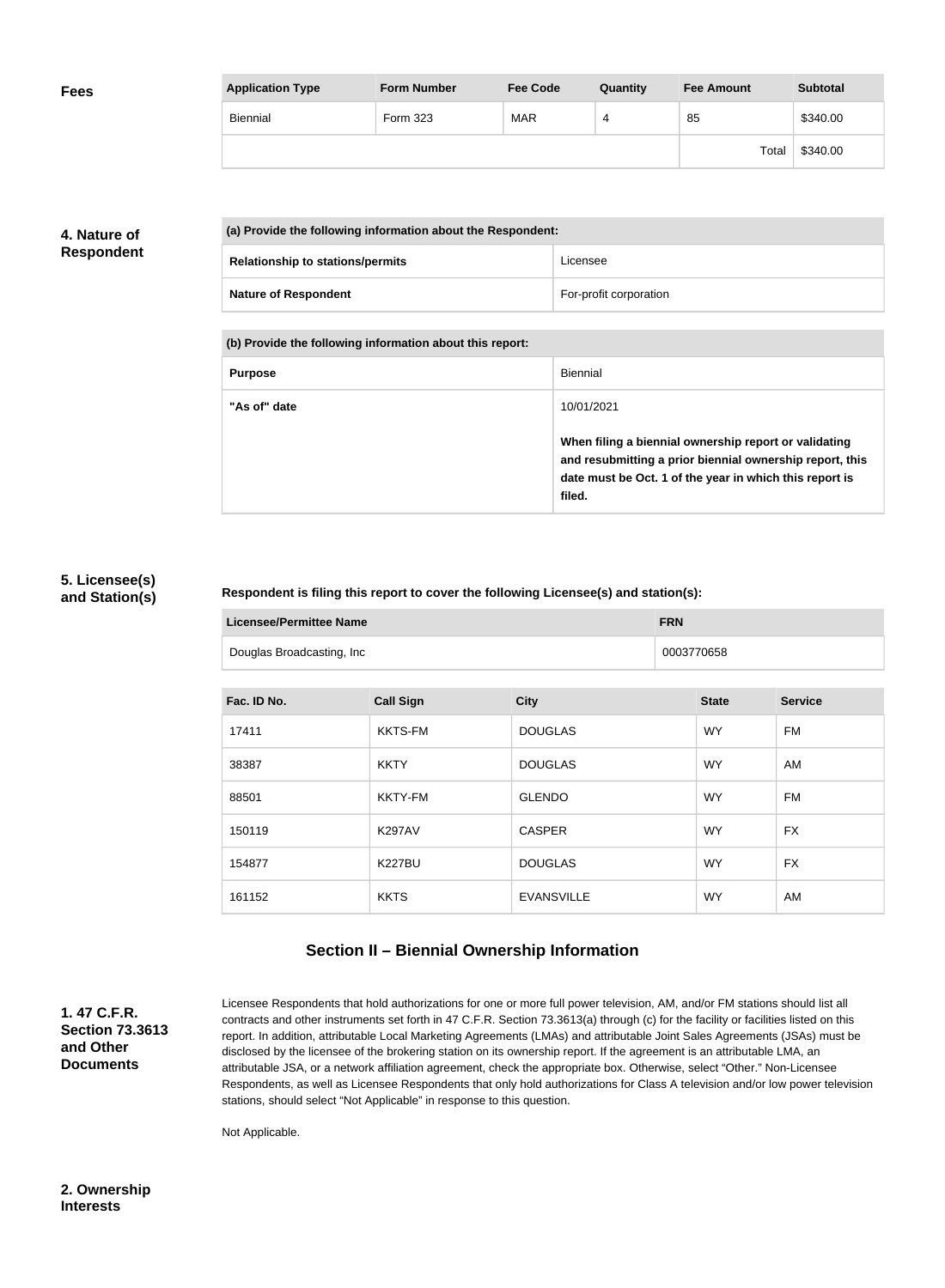**(a)** Ownership Interests. This Question requires Respondents to enter detailed information about ownership interests by generating a series of subforms. Answer each question on each subform. The first subform listing should be for the Respondent itself. If the Respondent is not a natural person, also list each of the officers, directors, stockholders, non-insulated partners, non-insulated members, and any other persons or entities with a direct attributable interest in the Respondent pursuant to the standards set forth in 47 C.F.R. Section 73.3555. (A "direct" interest is one that is not held through any intervening companies or entities.) List each interest holder with a direct attributable interest in the Respondent separately.

Leave the percentage of total assets (Equity Debt Plus) field blank for an interest holder unless that interest holder has an attributable interest in the Respondent solely on the basis of the Commission's Equity Debt Plus attribution standard, 47 C.F.R. Section 73.3555, Note 2(i).

In the case of vertical or indirect ownership structures, list only those interests in the Respondent that also represent an attributable interest in the Licensee(s) for which the report is being submitted.

Entities that are part of an organizational structure that includes holding companies or other forms of indirect ownership must file separate ownership reports. In such a structure do not report, or file a separate report for, any interest holder that does not have an attributable interest in the Licensee(s) for which the report is being submitted.

Please see the Instructions for further detail concerning interests that must be reported in response to this question.

The Respondent must provide an FCC Registration Number for each interest holder reported in response to this question. Please see the Instructions for detailed information and guidance concerning this requirement.

| ווטוומונוטווווטוווונגוסוד                               |                                                                                                                                  |                      |                            |  |
|---------------------------------------------------------|----------------------------------------------------------------------------------------------------------------------------------|----------------------|----------------------------|--|
| <b>FRN</b>                                              | 0003770658                                                                                                                       |                      |                            |  |
| <b>Entity Name</b>                                      | Douglas Broadcasting, Inc                                                                                                        |                      |                            |  |
| <b>Address</b>                                          | PO Box                                                                                                                           |                      |                            |  |
|                                                         | <b>Street 1</b>                                                                                                                  | 247 N. Russell Ave   |                            |  |
|                                                         | <b>Street 2</b>                                                                                                                  |                      |                            |  |
|                                                         | <b>City</b>                                                                                                                      | Douglas              |                            |  |
|                                                         | State ("NA" if non-U.S.<br>address)                                                                                              | <b>WY</b>            |                            |  |
|                                                         | <b>Zip/Postal Code</b>                                                                                                           | 82633                |                            |  |
|                                                         | Country (if non-U.S.<br>address)                                                                                                 | <b>United States</b> |                            |  |
| <b>Listing Type</b>                                     | Respondent                                                                                                                       |                      |                            |  |
| <b>Positional Interests</b><br>(check all that apply)   | Respondent                                                                                                                       |                      |                            |  |
| <b>Tribal Nation or Tribal</b><br><b>Entity</b>         | Interest holder is not a Tribal nation or Tribal entity                                                                          |                      |                            |  |
| <b>Interest Percentages</b><br>(enter percentage values | Voting                                                                                                                           | 0.0%                 | <b>Jointly Held?</b><br>No |  |
| from 0.0 to 100.0)                                      | <b>Equity</b>                                                                                                                    | 0.0%                 |                            |  |
|                                                         | <b>Total assets (Equity Debt</b><br>Plus)                                                                                        | 0.0%                 |                            |  |
|                                                         | Does interest holder have an attributable interest in one or more broadcast stations<br>No<br>that do not appear on this report? |                      |                            |  |

**Ownership Information**

| <b>FRN</b>     | 9990133548        |  |
|----------------|-------------------|--|
| <b>Name</b>    | Dennis L. Switzer |  |
| <b>Address</b> | PO Box            |  |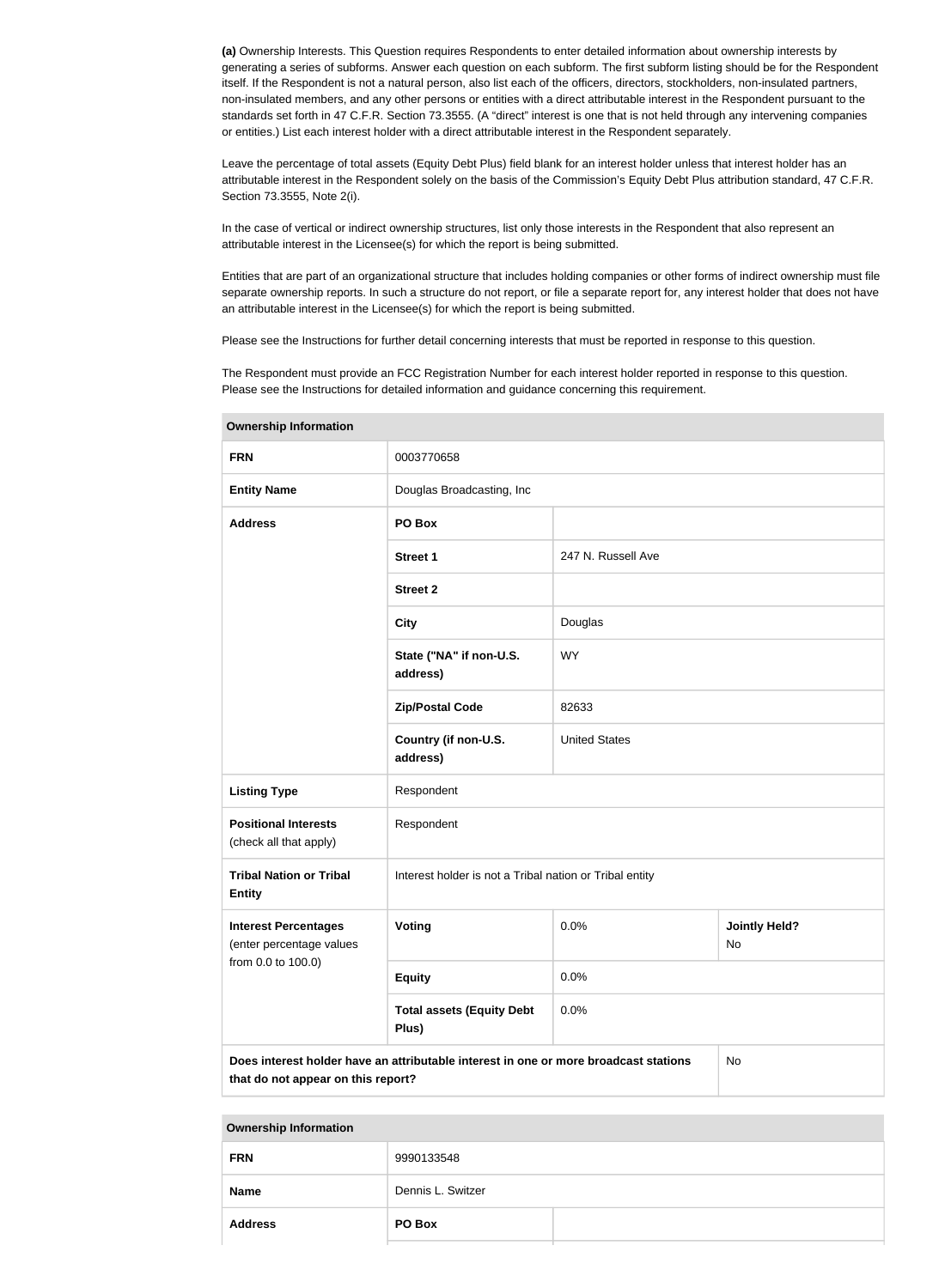|                                                                                                                                   | <b>Street 1</b>                                         | 1011 Laredo            |                            |
|-----------------------------------------------------------------------------------------------------------------------------------|---------------------------------------------------------|------------------------|----------------------------|
|                                                                                                                                   | <b>Street 2</b>                                         |                        |                            |
|                                                                                                                                   | <b>City</b>                                             | Douglas                |                            |
|                                                                                                                                   | State ("NA" if non-U.S.<br>address)                     | <b>WY</b>              |                            |
|                                                                                                                                   | <b>Zip/Postal Code</b>                                  | 82633                  |                            |
|                                                                                                                                   | Country (if non-U.S.<br>address)                        | <b>United States</b>   |                            |
| <b>Listing Type</b>                                                                                                               | Other Interest Holder                                   |                        |                            |
| <b>Positional Interests</b><br>(check all that apply)                                                                             | Officer, Director, Stockholder, Other - General Manager |                        |                            |
| Citizenship, Gender,                                                                                                              | <b>Citizenship</b>                                      | <b>US</b>              |                            |
| <b>Ethnicity, and Race</b><br><b>Information (Natural</b>                                                                         | Gender                                                  | Male                   |                            |
| Persons Only)                                                                                                                     | <b>Ethnicity</b>                                        | Not Hispanic or Latino |                            |
|                                                                                                                                   | Race                                                    | White                  |                            |
| <b>Interest Percentages</b><br>(enter percentage values<br>from 0.0 to 100.0)                                                     | Voting                                                  | 50.0%                  | <b>Jointly Held?</b><br>No |
|                                                                                                                                   | <b>Equity</b>                                           | 50.0%                  |                            |
|                                                                                                                                   | <b>Total assets (Equity Debt</b><br>Plus)               | 50.0%                  |                            |
| Does interest holder have an attributable interest in one or more broadcast stations<br><b><i>Property Lines And American</i></b> |                                                         |                        | No                         |

**that do not appear on this report?**

| <b>FRN</b>                                                | 9990038342                          |                        |  |
|-----------------------------------------------------------|-------------------------------------|------------------------|--|
| <b>Name</b>                                               | Vickie Switzer                      |                        |  |
| <b>Address</b><br>PO Box                                  |                                     |                        |  |
|                                                           | <b>Street 1</b>                     | 1011 Laredo            |  |
|                                                           | <b>Street 2</b>                     |                        |  |
|                                                           | <b>City</b>                         | Douglas                |  |
|                                                           | State ("NA" if non-U.S.<br>address) | <b>WY</b>              |  |
|                                                           | <b>Zip/Postal Code</b>              | 82633                  |  |
|                                                           | Country (if non-U.S.<br>address)    | <b>United States</b>   |  |
| <b>Listing Type</b>                                       | Other Interest Holder               |                        |  |
| <b>Positional Interests</b><br>(check all that apply)     | Officer, Director, Stockholder      |                        |  |
| Citizenship, Gender,                                      | <b>Citizenship</b>                  | US                     |  |
| <b>Ethnicity, and Race</b><br><b>Information (Natural</b> | Gender                              | Female                 |  |
| <b>Persons Only)</b>                                      | <b>Ethnicity</b>                    | Not Hispanic or Latino |  |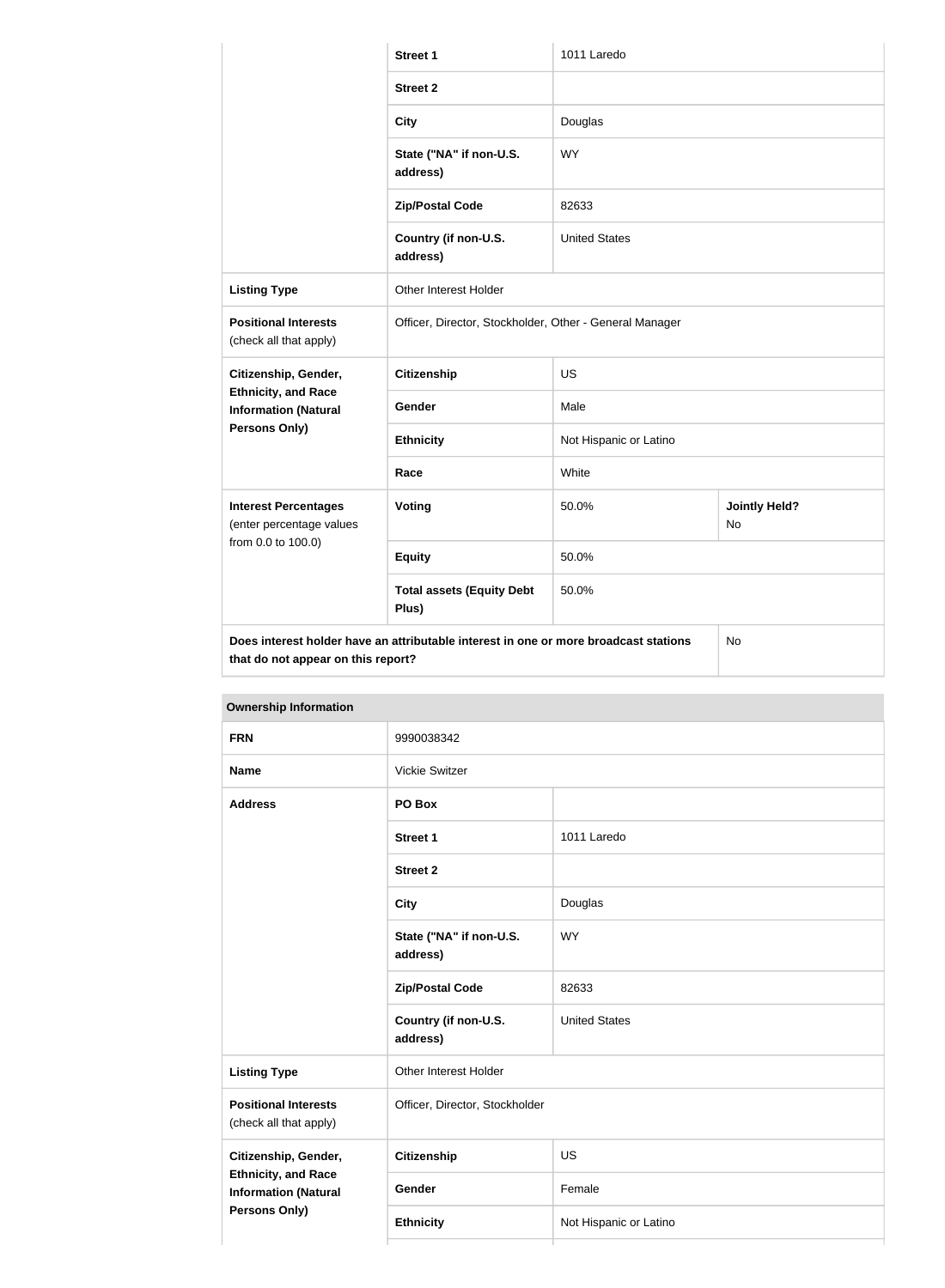|                                                                                                                            | Race                                                                                | White |                             |
|----------------------------------------------------------------------------------------------------------------------------|-------------------------------------------------------------------------------------|-------|-----------------------------|
| <b>Interest Percentages</b><br>(enter percentage values<br>from 0.0 to 100.0)                                              | <b>Voting</b>                                                                       | 50.0% | <b>Jointly Held?</b><br>No. |
|                                                                                                                            | <b>Equity</b>                                                                       | 50.0% |                             |
|                                                                                                                            | <b>Total assets (Equity Debt</b><br>Plus)                                           | 50.0% |                             |
| Does interest holder have an attributable interest in one or more broadcast stations<br>that do not appear on this report? |                                                                                     |       | No.                         |
|                                                                                                                            |                                                                                     |       |                             |
|                                                                                                                            | (b) Respondent certifies that any interests, including equity, financial, or voting |       | Yes                         |

| (b) Respondent certifies that any interests, including equity, financial, or voting | Yes |
|-------------------------------------------------------------------------------------|-----|
| interests, not reported in this filing are non-attributable.                        |     |
| If "No," submit as an exhibit an explanation.                                       |     |
|                                                                                     |     |

| (c) Does the Respondent or any reported interest holder<br>hold an attributable interest in any newspaper entities in<br>the same market as any station for which this report is<br>filed, as defined in 47 C.F.R. Section 73.3555?                                                                                                                                                                                                                                                                                                                                                                                                              | No |
|--------------------------------------------------------------------------------------------------------------------------------------------------------------------------------------------------------------------------------------------------------------------------------------------------------------------------------------------------------------------------------------------------------------------------------------------------------------------------------------------------------------------------------------------------------------------------------------------------------------------------------------------------|----|
| If "Yes," provide information describing the interest(s), using<br>EITHER the subform OR the spreadsheet option below.<br>Respondents with a large number (50 or more) of entries to<br>submit should use the spreadsheet option.                                                                                                                                                                                                                                                                                                                                                                                                                |    |
| NOTE: Spreadsheets must be submitted in a special XML<br>Spreadsheet format with the appropriate structure that is<br>specified in the documentation. For instructions on how to<br>use the spreadsheet option to complete this question<br>(including templates to start with), please Click Here.                                                                                                                                                                                                                                                                                                                                              |    |
| If using the subform, leave the percentage of total assets<br>(Equity Debt Plus) field blank for an interest holder unless<br>that interest holder has an attributable interest in the<br>newspaper entity solely on the basis of the Commission's<br>Equity Debt Plus attribution standard, 47 C.F.R. Section<br>73.3555, Note 2(i). If using an XML Spreadsheet, enter "NA"<br>into the percentage of total assets (Equity Debt Plus) field<br>for an interest holder unless that interest holder has an<br>attributable interest in the newspaper entity solely on the<br>basis of the Commission's Equity Debt Plus attribution<br>standard. |    |
| The Respondent must provide an FCC Registration Number<br>for each interest holder reported in response to this<br>question. Please see the Instructions for detailed information<br>and guidance concerning this requirement.                                                                                                                                                                                                                                                                                                                                                                                                                   |    |

**(d) Are any of the individuals listed as an attributable interest holder in the Respondent married to each other or related to each other as parentchild or as siblings?** Yes

If "Yes," provide the following information for each such the relationship.

#### **Family Relationships**

| <b>FRN</b> | 9990133548 | <b>Name</b> | Dennis L. Switzer     |
|------------|------------|-------------|-----------------------|
| <b>FRN</b> | 9990038342 | <b>Name</b> | <b>Vickie Switzer</b> |
|            |            |             |                       |